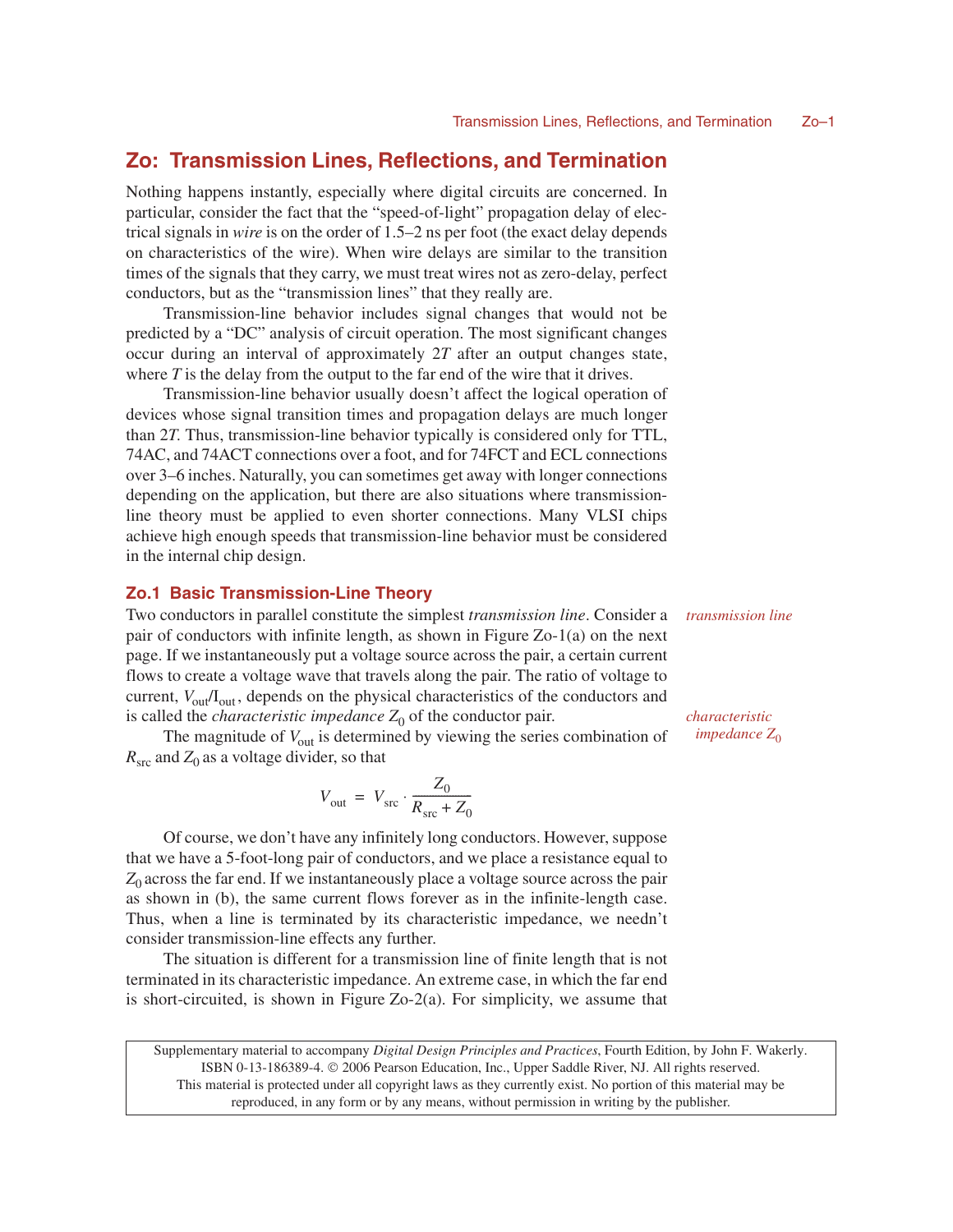

**Figure Zo-1** Transmission lines: (a) with infinite length; (b) with finite length, terminated with characteristic impedance.

 $R_{\rm src} = Z_0$  in this example. Initially, all the driver sees is the line's characteristic impedance, and a voltage wave with amplitude  $V_{\text{src}}/2$  happily propagates down the line. However, when the wave hits the far end at time *T*, it sees the shortcircuit. In order to satisfy Kirchhoff's laws, a voltage wave of the *opposite* polarity propagates back down the line, canceling the original wave. The far end has *reflected* the original wave, and the driver sees the short-circuit at time 2*T*.

Another extreme case, in which the far end is open-circuited, is shown in (b). Everything starts out as before. However, when the initial voltage wave hits the far end, the current has nowhere to go, and so a voltage wave of the *same* polarity propagates back up the line, adding to the original voltage. When the reflected wave reaches the driver at time 2*T*, the voltage everywhere is  $V_{\text{src}}$ , and nothing more happens.

In the general case, the amplitude of the wave reflected at the end of a transmission line is determined by the *reflection coefficient,* <sup>ρ</sup> (rho). The value of ρ depends on *Z*<sub>0</sub> and *Z*<sub>term</sub>, the *termination impedance* at the end of the line:

> $\rho = \frac{Z_{\text{term}} - Z_0}{Z}$  $= \frac{Z_{\text{term}} - Z_0}{Z_{\text{term}} + Z_0}$

When a voltage wave with amplitude  $V_{\text{wave}}$  hits the end of a transmission line, a wave with amplitude  $\rho \cdot V_{wave}$  is reflected. Note that three simple cases match our previous discussion:

Supplementary material to accompany *Digital Design Principles and Practices*, Fourth Edition, by John F. Wakerly. ISBN 0-13-186389-4.  $\odot$  2006 Pearson Education, Inc., Upper Saddle River, NJ. All rights reserved. This material is protected under all copyright laws as they currently exist. No portion of this material may be reproduced, in any form or by any means, without permission in writing by the publisher.

*reflection*

*reflection coefficient,* ρ *termination impedance*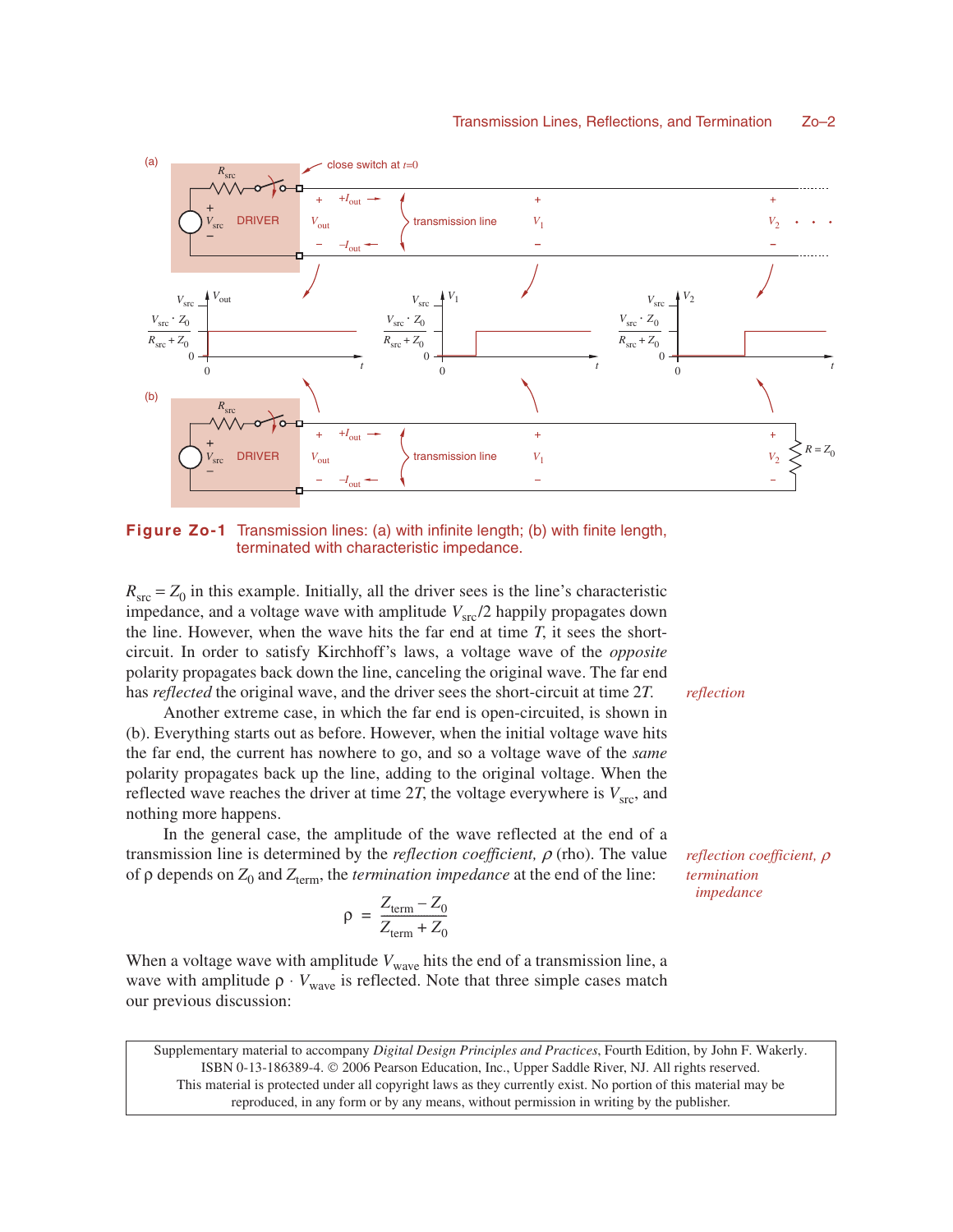

**Figure Zo-2** Transmission lines: (a) short-circuited; (b) open-circuited.

- $Z_{\text{term}} = Z_0$  When a transmission line is terminated in its characteristic impedance, the reflection coefficient is 0.
- *Z*<sub>term</sub> = 0 The reflection coefficient of a short-circuited line is −1, producing a reflection of equal magnitude and opposite polarity.
- $Z_{\text{term}} = \infty$  The reflection coefficient of an open-circuited line is +1, producing a reflection of equal magnitude and the same polarity.

If the source impedance  $(R_{\rm src})$  does not equal  $Z_0$ , then reflections occur at the near end of the line as well as at the far end. Each end of the line has its own value of ρ. The *principle of superposition* applies, so that voltage at any point on the line and instant in time is the sum of that point's initial condition and all waves that have passed it so far. The end of a transmission line is said to be *matched* if it is terminated with its characteristic impedance.

Figure Zo-3 on the next page shows the behavior of a transmission line that is not matched at either end. (Note that the driver's ideal voltage source  $V_{\text{src}}$  is considered to have a resistance of  $0 \Omega$  for this analysis.) Reflections occur at both ends of the line, with smaller and smaller waves reflecting back and forth. *principle of superposition transmission-line matching*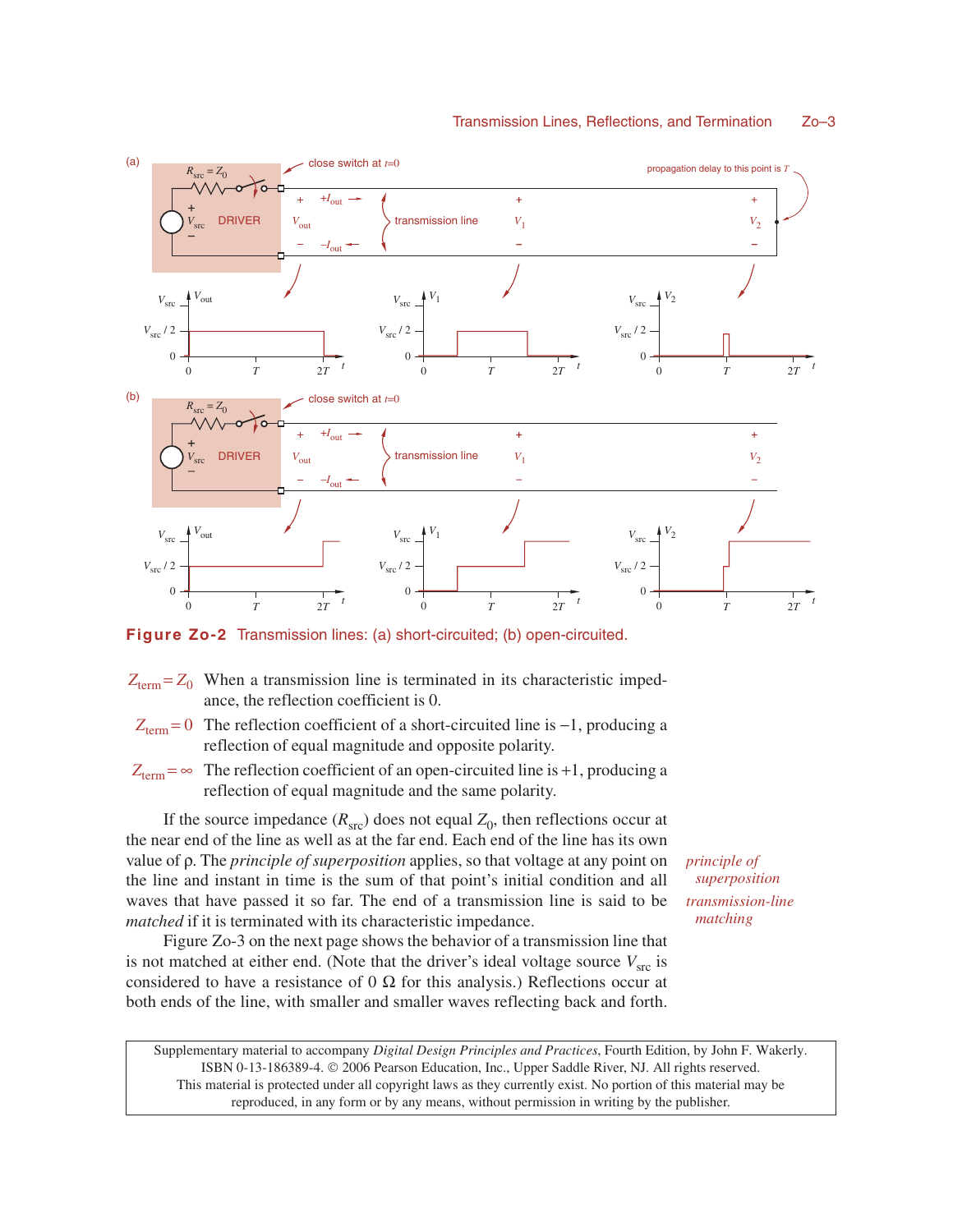

**Figure Zo-3** A transmission line that is not matched at either end.

The voltage everywhere on the line asymptotically approaches  $0.9V<sub>src</sub>$ , the value that would be predicted by a "DC" analysis of the circuit using Ohm's law.

## **Zo.2 Logic-Signal Interconnections as Transmission Lines**

So, how does transmission-line theory affect logic signals? Let's consider the case of a 74HC CMOS output driving a CMOS input at the end of a transmission line consisting of a signal line and ground, as shown in Figure Zo-4. An "on" *p*-channel or *n*-channel output transistor in the HCT family has resistance of roughly 100–200 Ω; for simplicity let's assume 150  $\Omega$  in either the HIGH or the LOW state. The characteristic impedance of a typical PCB trace with respect to ground is on the order of 100–150  $\Omega$ ; let's assume 150  $\Omega$  for convenience, so the reflection coefficient on the driving end of the line is 0. A typical CMOS input has an impedance over 1 M $\Omega$ , so the reflection coefficient on the receiving end is effectively +1.



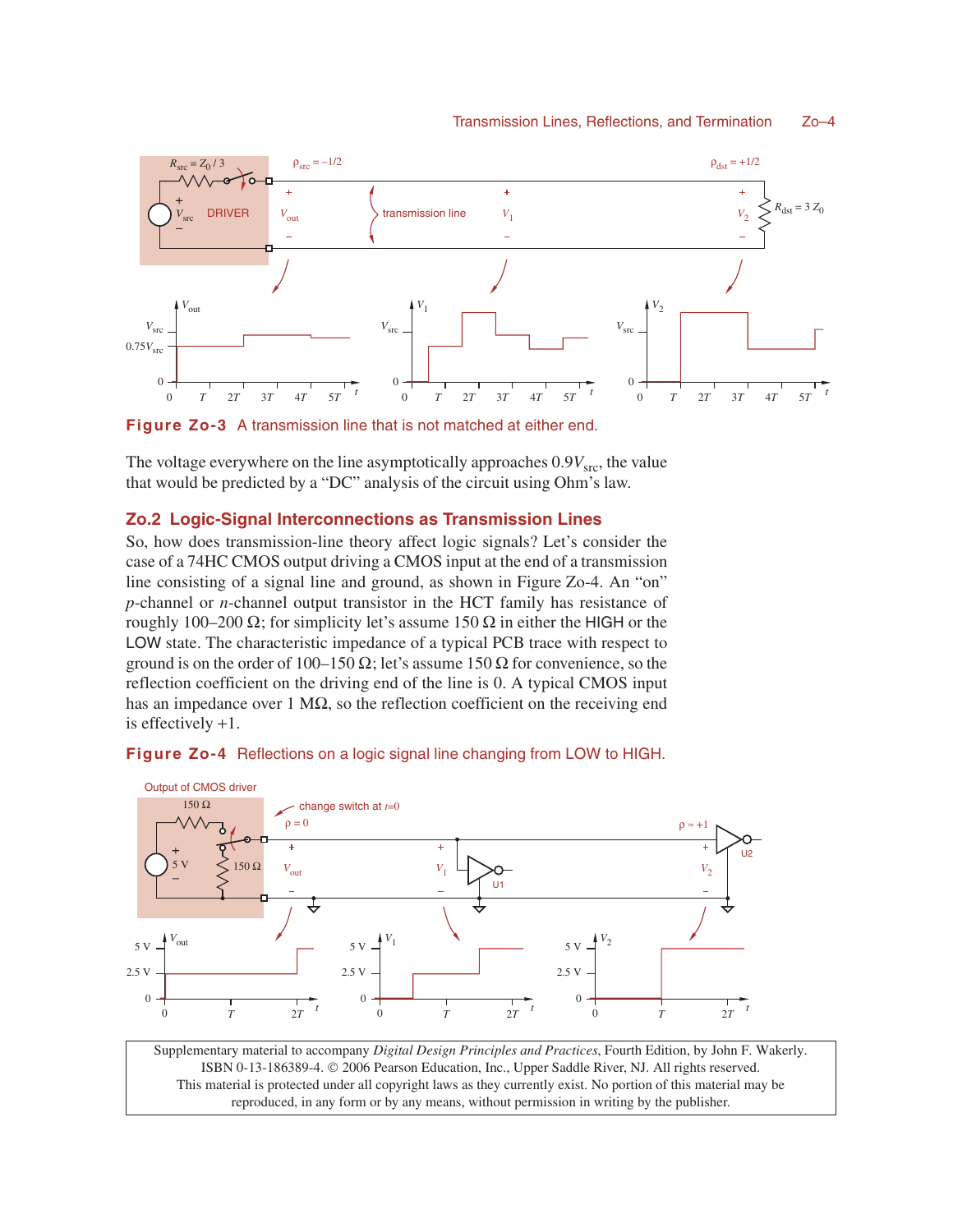In the figure, we consider the case of a LOW-to-HIGH transition. When the CMOS driver switches from LOW to HIGH, the 5 V source in the driver sees the 150-Ω resistance of the driver in series with the 150-Ω  $Z_0$  of the line, so a 2.5-V wave propagates down the line. After time  $T$ , this wave reaches the receiving gate U2 on the far end and is reflected. After time 2*T*, the reflected wave reaches the sending end and is absorbed without a reflection, because  $\rho = 0$  at that end.

Everything works fine as far as receiving gate U2 is concerned—it sees an instantaneous transition from 0 V to 5 V at time *T* after the driver switches. However, consider the waveform seen by another receiving gate U1 positioned halfway between the driver and U2. As shown in the figure, U1 sees an input of only 2.5 V for an interval *T*. A receiving gate positioned closer to the driver would see this input voltage even longer. This is a problem, because 2.5 V is right at the switching threshold for 5-V CMOS inputs. If this input voltage were maintained for long, U1's output could oscillate or produce a nonlogic voltage.

Any logic-signal connection, no matter how long or how short, is a transmission line. However, the foregoing analysis is quite idealized. In practice, transmission-line behavior causes no problem if *T* is somewhat shorter than the transition times of logic signals or the propagation delays of logic gates. In such a case, the reflections typically settle out before the receivers on the line have a chance to notice them.

A somewhat nastier case occurs when a high-performance output switches from HIGH to LOW. For example, as shown in Figure Zo-5 on the next page, in the LOW state an FCT CMOS output looks roughly like a  $10-\Omega$  resistor to ground. Thus, the reflection coefficient on the sending end is about −0.88. When the output is first switched LOW, it sees a voltage divider consisting of the  $10-\Omega$ resistor in series with the line impedance of 150  $\Omega$ . Since the line was originally at 5 V, the new voltage at the output of the divider must be

$$
V_{\text{out}} = \frac{10\Omega}{150\Omega + 10\Omega} \cdot 5 \text{ V} = 0.31 \text{ V}
$$

Therefore, a voltage wave  $(0.31 - 5.0) = -4.69$  V is propagated down the line. When this wave hits the receiving end at time *T*, it produces a reflection of equal sign and magnitude (since  $\rho = 1$ ). Thus, the voltage at the receiving end is now *V*<sub>2</sub> = 5.0 − 4.69 − 4.69 = −4.38 V, a negative voltage! This is called *undershoot*.

When the −4.69 V reflection gets back to the sending end at time 2*T*, yet another reflection occurs. This time, since ρ is negative, the reflected wave has a positive amplitude,  $-0.88 \cdot -4.69 = +4.10$  V. The output voltage is now modified by the sum of the incoming reflection and the new outgoing reflection:  $V_{\text{out}} = 0.31 - 4.49 + 4.10 = -0.08$  V. This is no problem. However, when the +4.10 V reflection reaches the receiving end at time 3*T*, the ensuing positive reflection yields  $V_2 = -4.38 + 4.10 + 4.10 = 3.82$  V, back to positive again!

As suggested by the figure, the reflections continue, with the voltage at both the sending and receiving ends asymptotically approaching 0 V, the value

Supplementary material to accompany *Digital Design Principles and Practices*, Fourth Edition, by John F. Wakerly. ISBN 0-13-186389-4.  $\odot$  2006 Pearson Education, Inc., Upper Saddle River, NJ. All rights reserved. This material is protected under all copyright laws as they currently exist. No portion of this material may be reproduced, in any form or by any means, without permission in writing by the publisher.

*undershoot*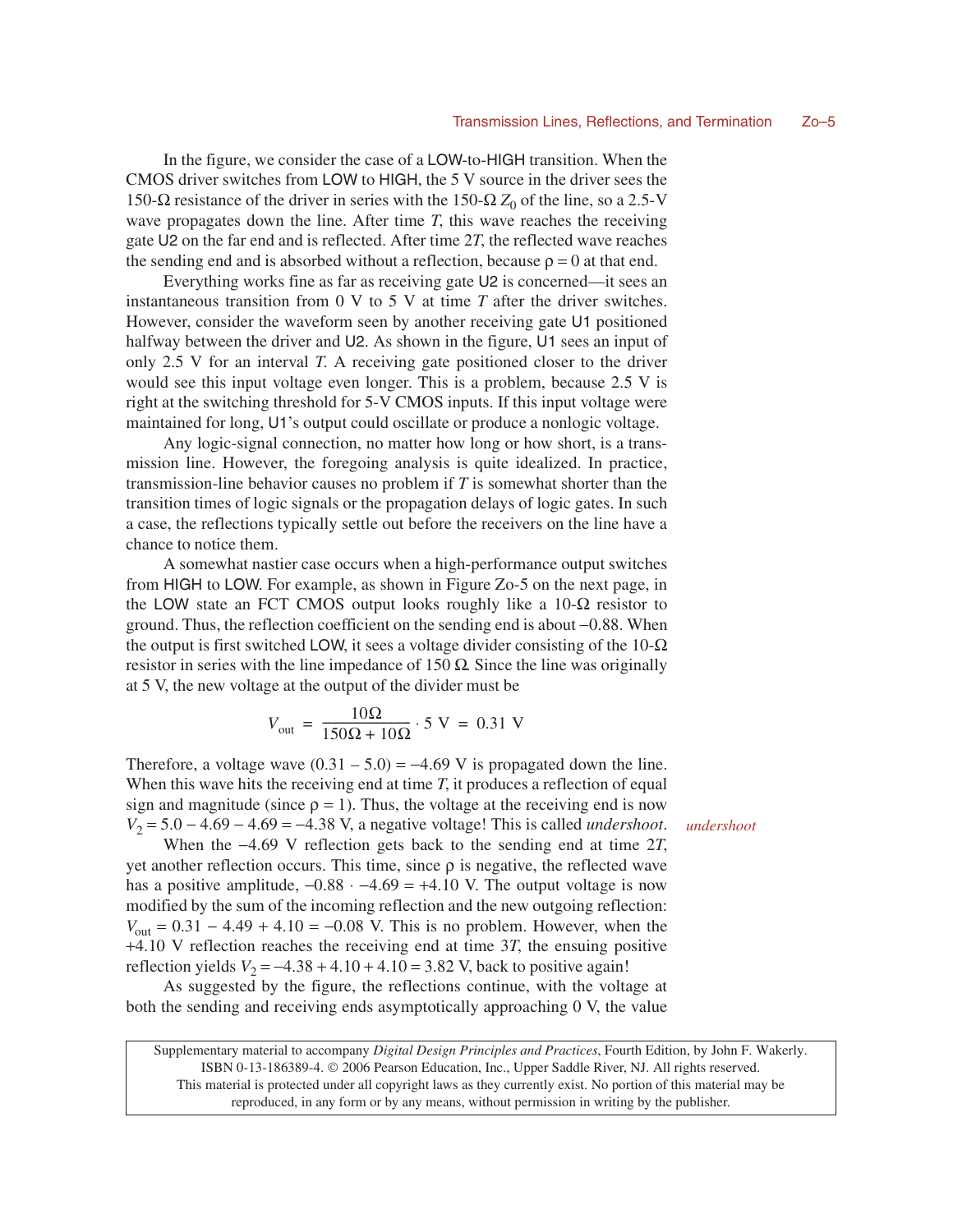

**Figure Zo-5** Reflections on a logic signal line changing from HIGH to LOW.

one would predict with a "DC" analysis of the circuit. This oscillating pattern is called *ringing*.

The large magnitude of the ringing on the receiving end may be a problem, since  $V_2$  does not settle to a range that is less than the LOW-state input voltage (0.8 V) until time 27*T*. Thus, the effective propagation delay of the circuit has been increased by many times the wire delay. Worse, if the signal is a clock, extra edges will be detected on the ringing transitions, falsely clocking the flipflops at the receiving end.

Once again, the transmission-line behavior that we've described causes no problems if *T* is much shorter than the transition times of logic signals or the propagation delays of logic gates. In addition, TTL and many CMOS input structures include *clamp diodes,* the normally reverse-biased diodes from each input to ground that we showed in Figure 3-71 on page 161. Since these diodes change the receiver's input impedance from very high to very low for negative voltages, they limit the negative excursion at time *T* to about 1 V. This reduces the reflection back to the sending end, which in turn reduces the excursion at time 3*T* to less than 1 V. The inputs of some devices also have diodes connected to  $V_{\text{CC}}$  to handle the overshoot that occurs when low-impedance drivers make a LOW-to-HIGH transition.

### **Zo.3 Logic-Signal Terminations**

Reflections can be eliminated by terminating transmission lines in their characteristic impedance. Two methods are commonly used.

In a *Thévenin termination*, a pair of resistors is placed at the end of the line as shown in Figure Zo-6(a). This termination has the Thévenin equivalent circuit shown in (b). Several factors are considered when choosing the resistor values:

*Thévenin termination*

Supplementary material to accompany *Digital Design Principles and Practices*, Fourth Edition, by John F. Wakerly. ISBN 0-13-186389-4.  $\odot$  2006 Pearson Education, Inc., Upper Saddle River, NJ. All rights reserved. This material is protected under all copyright laws as they currently exist. No portion of this material may be reproduced, in any form or by any means, without permission in writing by the publisher.

*ringing*

*clamp diodes*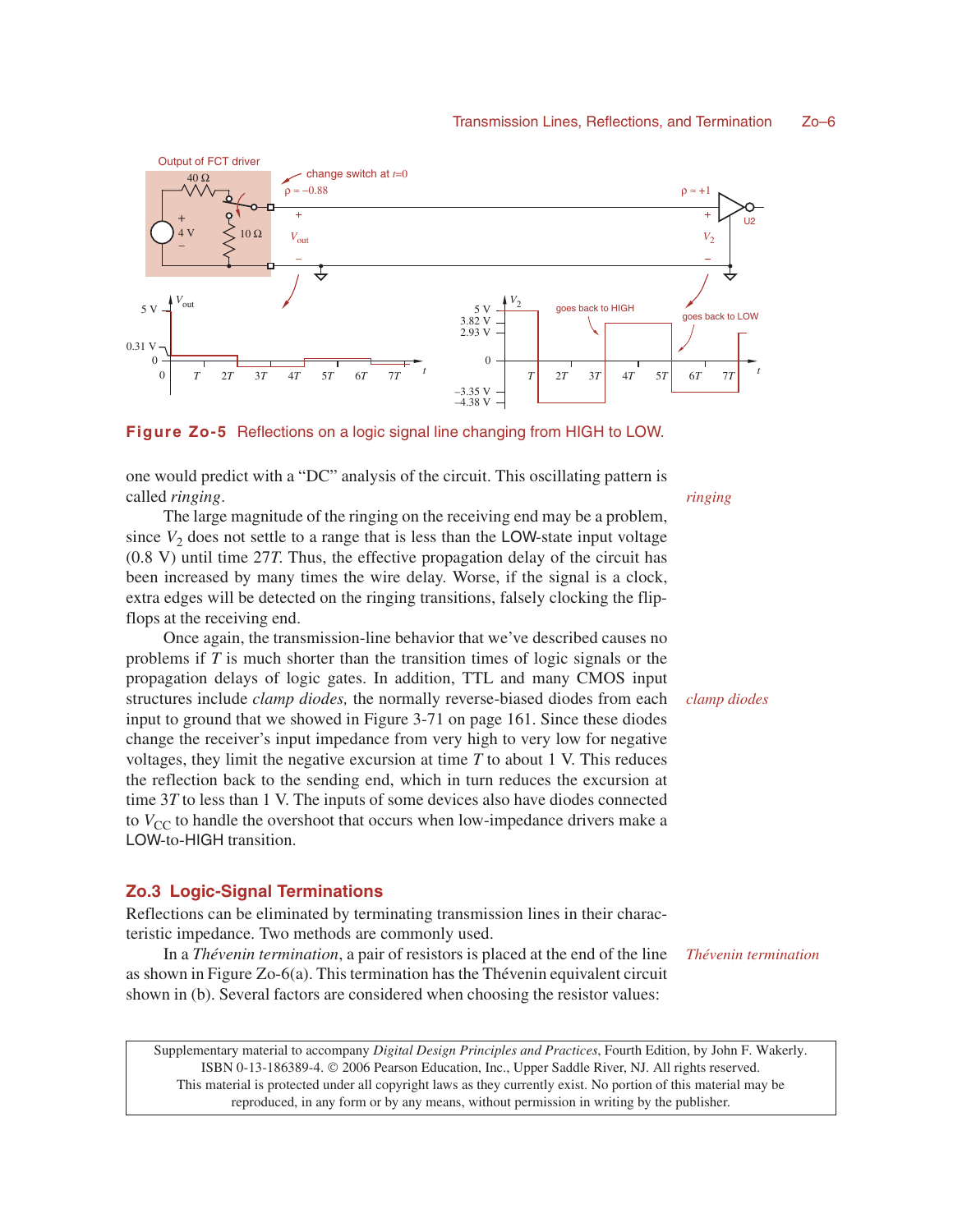

**Figure Zo-6** Thévenin termination: (a) circuit; (b) equivalent circuit for termination.

- 1. The Thévenin equivalent resistance  $R_{\text{They}}$  should equal or be close to the line's characteristic impedance,  $Z_0$ . The Thévenin resistance is the parallel combination of *R1* and *R2*, that is,  $(R1 \cdot R2) / (R1 + R2)$ .
- 2. The Thévenin equivalent voltage  $V_{\text{They}}$  may be chosen to optimize the current sinking and sourcing requirements of the driving gate. Here,  $V_{\text{They}}$ equals  $V_{CC} \cdot R2 / (R1 + R2)$ .
	- For example, if the driving gate can source and sink equal amounts of current in the HIGH and LOW states (as in standard CMOS, not TTL compatible), then  $V_{\text{They}}$  can be halfway between  $V_{\text{OL}}$  and  $V_{\text{OH}}$ .
	- On the other hand, if the driving gate can sink more current than it can source (as in TTL and TTL-compatible CMOS), then a higher value of *V*<sub>Thev</sub> is chosen to lessen the driver's current sourcing requirements in the HIGH state, at the expense of increasing its current sinking requirements in the LOW state.
- 3. For three-state buses, the Thévenin equivalent voltage  $V_{\text{They}}$  may be chosen to yield a valid logic level when the bus is not being driven. It is especially important in this case to choose a voltage that is not close to the switching threshold of the receivers, lest they draw excessive current or oscillate.
- 4. The final resistor values are chosen to match standard component values (e.g., 150, 220, 270, 330, 390, 470 ohms).

For example, a "standard" termination in some TTL applications has  $R1 = 220 \Omega$ and  $R2 = 330 \Omega$ , yielding  $R_{\text{Theory}} = 132 \Omega$  and  $V_{\text{They}} = 3.0$  V. In the LOW state, a driver must sink  $(3.0 \text{ V})/(132 \Omega) = 22.7 \text{ mA}$ , and in the HIGH state, no current is needed to maintain a valid logic level.

With a well-matched Thévenin termination at the end of a transmission line, little or no reflection will occur. The downside of this termination is that it consumes DC power at all times, and relatively high driver currents are required.

A *source termination* (sometimes called a *series termination*) overcomes these problems. As shown in Figure Zo-7 on the next page, a resistance equal to  $Z_0$  minus  $R_d$ , the typical output impedance of the driver, is placed in series with the output, physically close to the output itself.

*source termination series termination*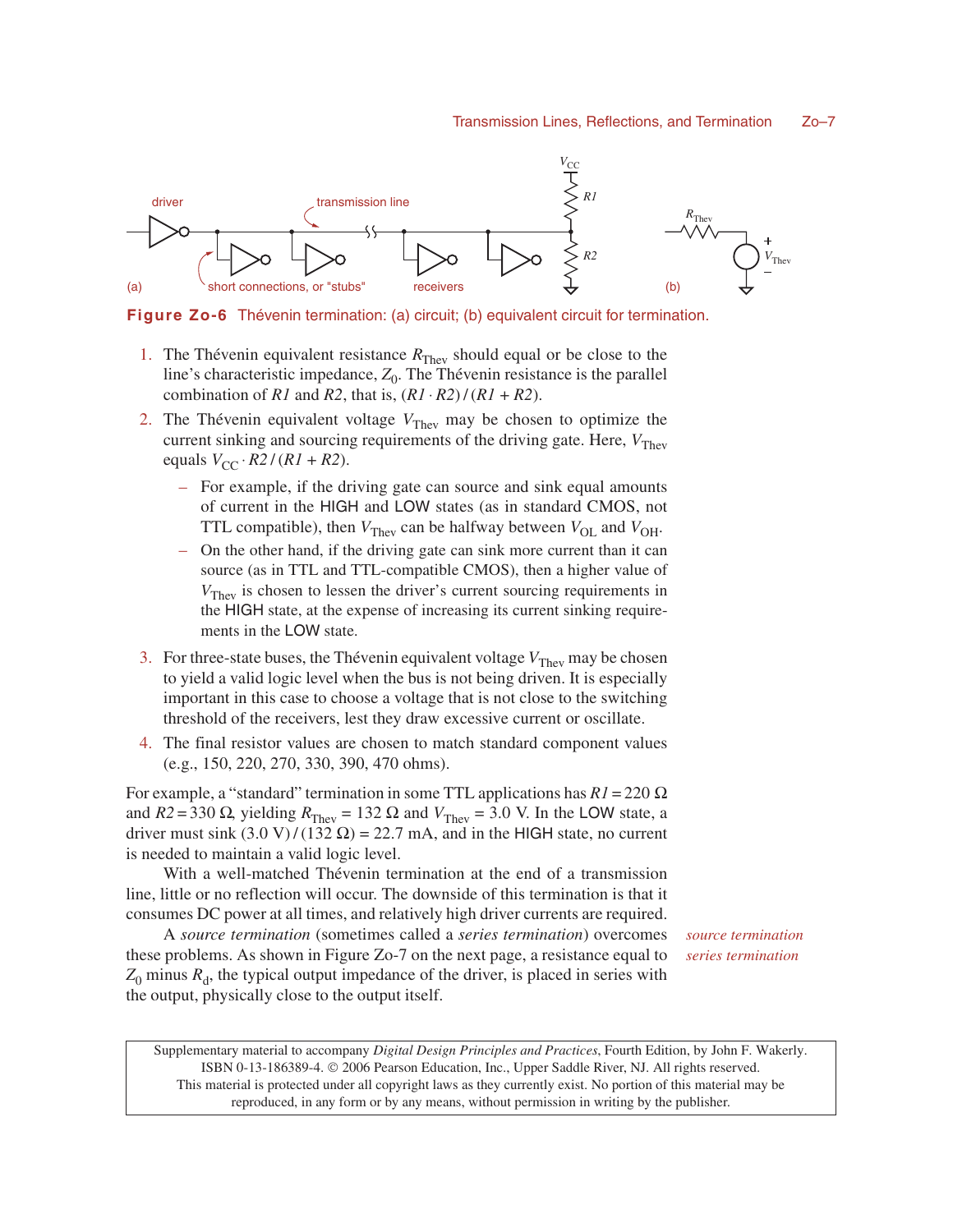

**Figure Zo-7** Source termination.

U2

Timing waveforms for a source termination are illustrated in Figure Zo-8. On a transition from  $V_{CC}$  to 0 (or vice versa), the driver sees a series resistance of  $2Z_0$ —the series resistor plus the line itself. Half of the voltage change is developed across the series resistor and the other half across the line itself. Thus, after a one-way transmission delay T, the far-end receiver U2 sees a voltage change of  $V_{\text{CC}}/2$ . Assuming a reflection coefficient of 1, this full value is immediately reflected back toward the driver, bringing the voltage at  $U_2$  all the way up to  $V_{CC}$ . When this reflection reaches the driver, it is absorbed in the matched series resistance  $Z_0$ , and the line is stable.

Source termination works well for drivers whose output impedances in the LOW and HIGH states are close to equal for practical purposes (e.g., CMOS). Typical designs use series resistors of 15–40  $\Omega$  for 50–100- $\Omega$  transmission lines.

Source termination is undesirable if any receiving gates, such as U1 in the figure, are positioned only partway down the transmission line. On a transition, these "middle" gates see an initial transition of only  $V_{CC}/2$ ; they see the full transition only after the reflection from the far end goes by. Since  $V_{CC}/2$  is likely to be near the switching threshold of the receiving gates, this is not a good place to be for very long. Therefore, source termination is normally used only when a PCB is physically laid out in a way similar to Figure Zo-7, with a relatively long line driving one load or a few that are clustered close together.

#### $V_{\text{out}}$ change switch at *t*=0  $V_2$ 5 V *R*d 5 V *V*out  $\theta$ 2.5 V 5 V 2.5 V 5 V 2.5 V *V*1  $\Omega$  $V_2$  $\overline{0}$ U1  $\rho \approx +1$ Output of driver *R*d  $Z_0 - R_d$ source termination

#### **Figure Zo-8** Reflections on a source-terminated line changing from LOW to HIGH.

 $\Omega$ 

 $\Omega$ 

Supplementary material to accompany *Digital Design Principles and Practices*, Fourth Edition, by John F. Wakerly. ISBN 0-13-186389-4.  $\odot$  2006 Pearson Education, Inc., Upper Saddle River, NJ. All rights reserved. This material is protected under all copyright laws as they currently exist. No portion of this material may be reproduced, in any form or by any means, without permission in writing by the publisher.

 $T$  2*T*  $T$  1 2*T* 2*T* 1 2*T* 1 2*T* 2*T* 

*ttt*